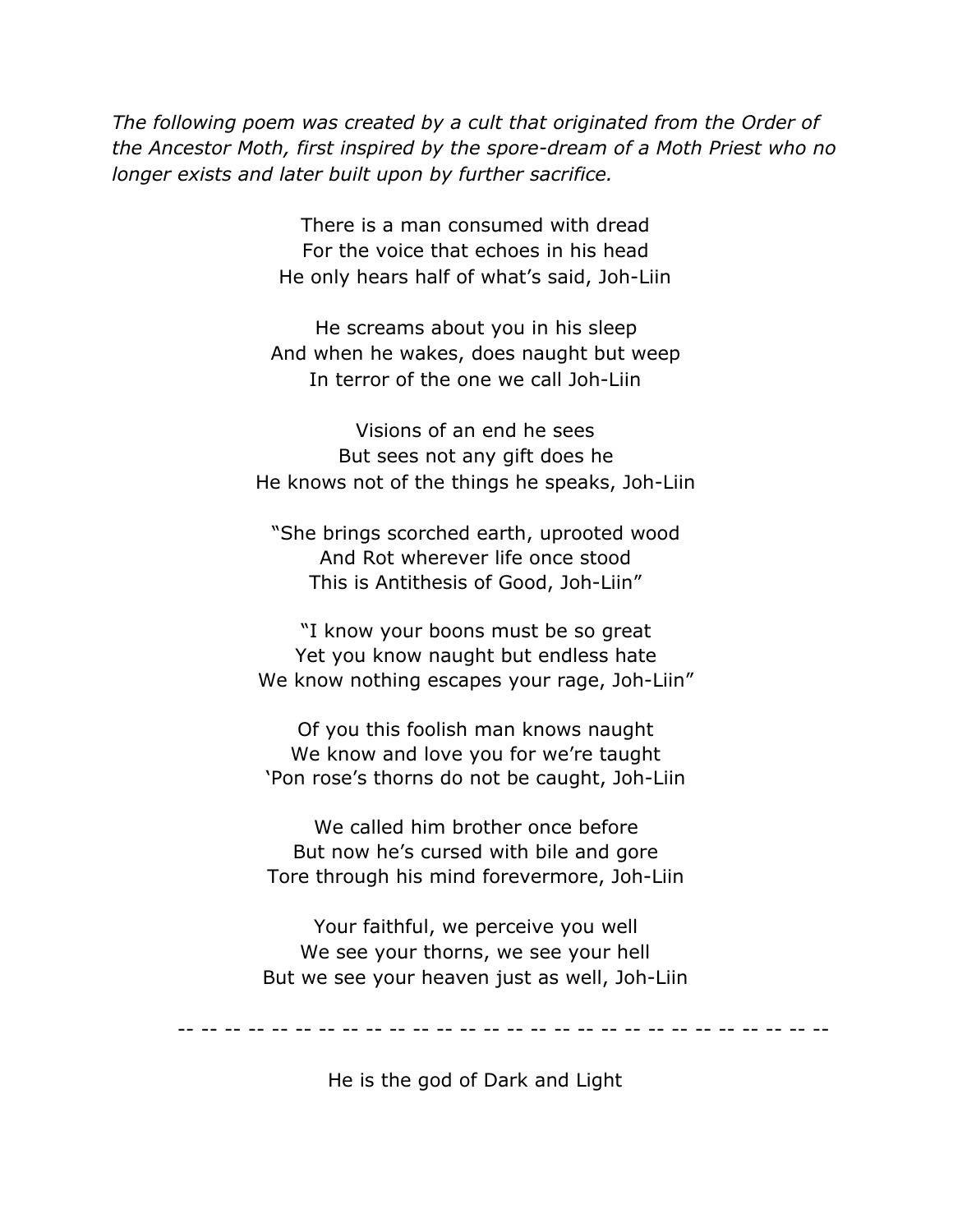King whose Arena we must fight She's Dusk and Dawn, Day and Night: Joh-Liin

You gave us breath and form and life And Mercy in each tragic fight Justice and Law, we heed your call, Joh-Liin

Your teeth are sharp, your mouth agape Your claws rend flesh, there's no escape From the Judgement of the Eldritch One, Joh-Liin

Blackening the summer skies With burning wings and countless eyes We tremble at the sight of you, Joh-Liin

We cower here beneath your gaze That sets the earth and sky ablaze Have Mercy at the end of days, Joh-Liin

Your hand all vast corruption sows All who'd be free from yoke are foes Bound we are in shackles of woe, Joh-Liin

From your maw frothing curses flow We, weak and spurned, shy from your blow None meet the measure of your tests, Joh-Liin

In your palms you hold Life and Death The path from womb to final rest You cease and provide our life-breath, Joh-Liin

You keep the order of this world Through pestilence you cull the herd Taskmaster wyrm and order's ward, Joh-Liin

Prince of Bargains, Lord of Deals Horned Masque donned and Hound at heel Entice us to Regretful Fields, Joh-Liin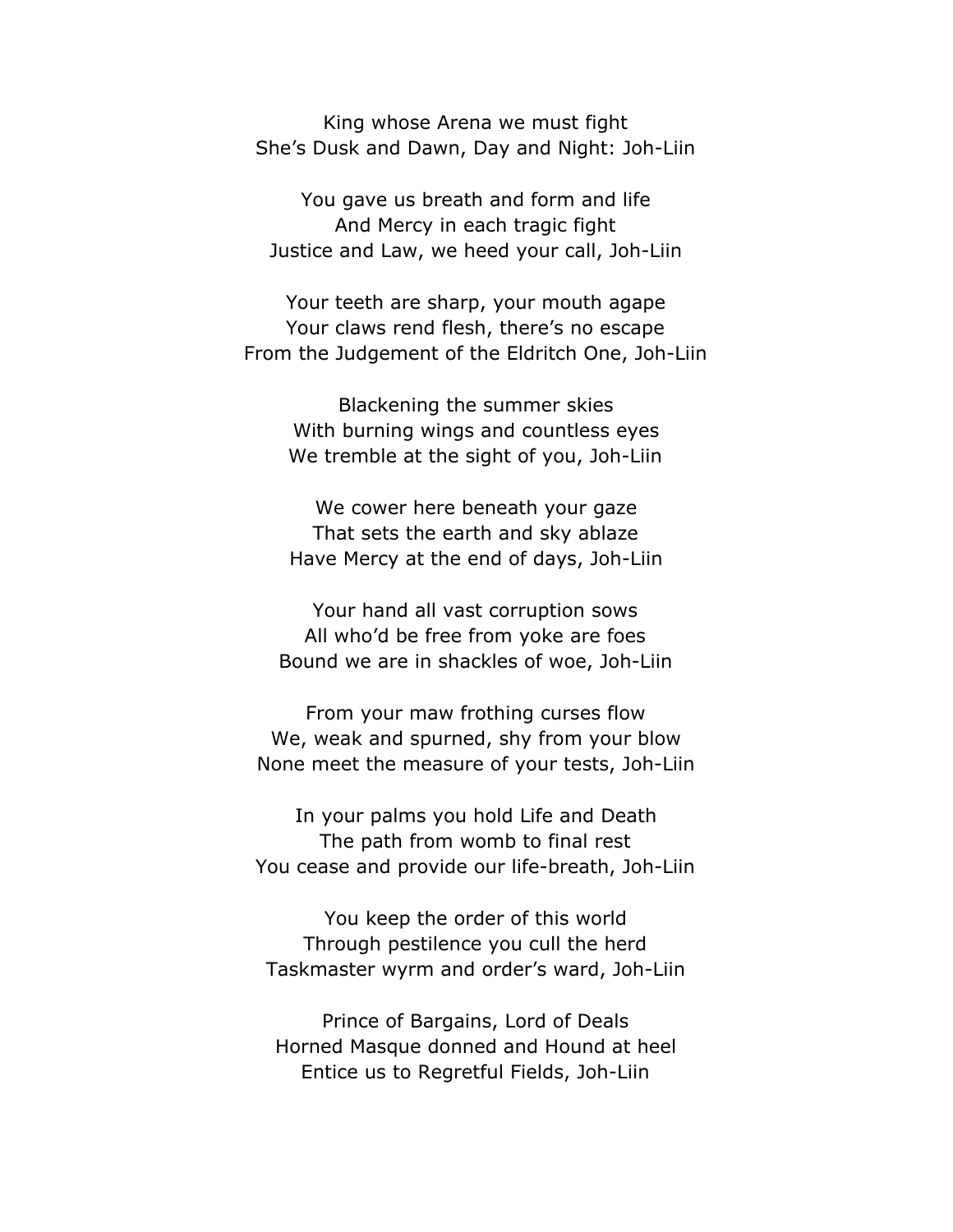You turn all Nature on itself From raging Storm and wolfish pelt We hide in vain; we are your prey, Joh-Liin

Logic-speak is your domain Knowledge of magic is what you train The Damned Equation chants your name, Joh-Liin

Usurper-serpent born of Lorkhan Faithless lover to God of Man You coil 'round Snake Mount and plan, Joh-Liin

From you not one life goes untouched Your beauty, love, and boundless lust Inspires in us unwise trust, Joh-Liin

You lure your maddened selves headlong Into yourself through siren song With each of you you grow more strong, Joh-Liin

Your song, it echoes through these halls And in your blood-song Madness calls To paint foulness upon our walls, Joh-Liin

Crystalline, your Order grows Through fog of amnesia you roam You reap the seeds which you have sown, Joh-Liin

> Calm Steward of your royal hall You serve yourself in your own walls We hear your cry to end it all, Joh-Liin

-- -- -- -- -- -- -- -- -- -- -- -- -- -- -- -- -- -- -- -- -- -- -- -- -- -- -- --

Triune gods of ashen wastes Whose Mercy rests upon your face Mystery and Mastery's grace, Joh-Liin

You are the Lord of Shining Hosts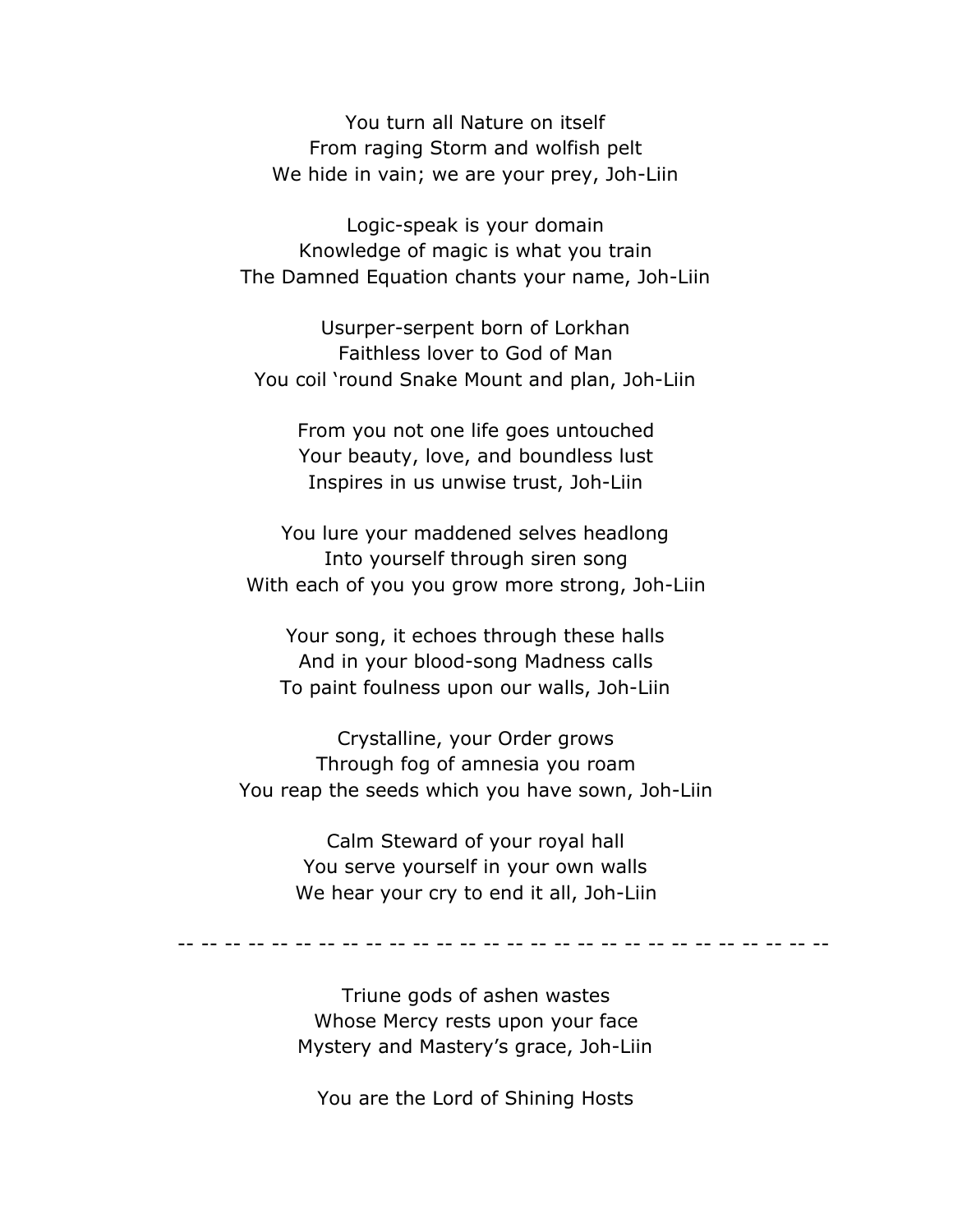You are the weapon that he boasts You break the Dragon with your NOs, Joh-Liin

-- -- -- -- -- -- -- -- -- -- -- -- -- -- -- -- -- -- -- -- -- -- -- -- -- -- -- --

You're in the Stars, natures obscured In Bones of Earth and Songs unheard Wyrd roots Guard nature's law and word, Joh-Liin

Your Severed Roots drink of this land Unstars above claim souls of men Soul of the Void in your left Hand, Joh-Liin

You are the boundaries 'twixt all things Silence through which the choir sings The Ghost who deals with Ruling Kings, Joh-Liin

You're all on which the Scrolls are scrawled Each rock and creature, large and small In your right Hand's the Soul of All, Joh-Liin

You bathe us in All's splendent rays Your cold heart is an open flame Ignited in a hollow cave, Joh-Liin

-- -- -- -- -- -- -- -- -- -- -- -- -- -- -- -- -- -- -- -- -- -- -- -- -- -- -- --

Everything is of Lun-Sul The subjects of your omni-rule Demented Map-God's Dream and Drool, Joh-Liin

> You are in every mortal life Within us all your Faces fight Clashing over which is right, Joh-Liin

In every mortal pantheon Each god they worship is based upon The Spirits, the Roots, Et'ada, all in You